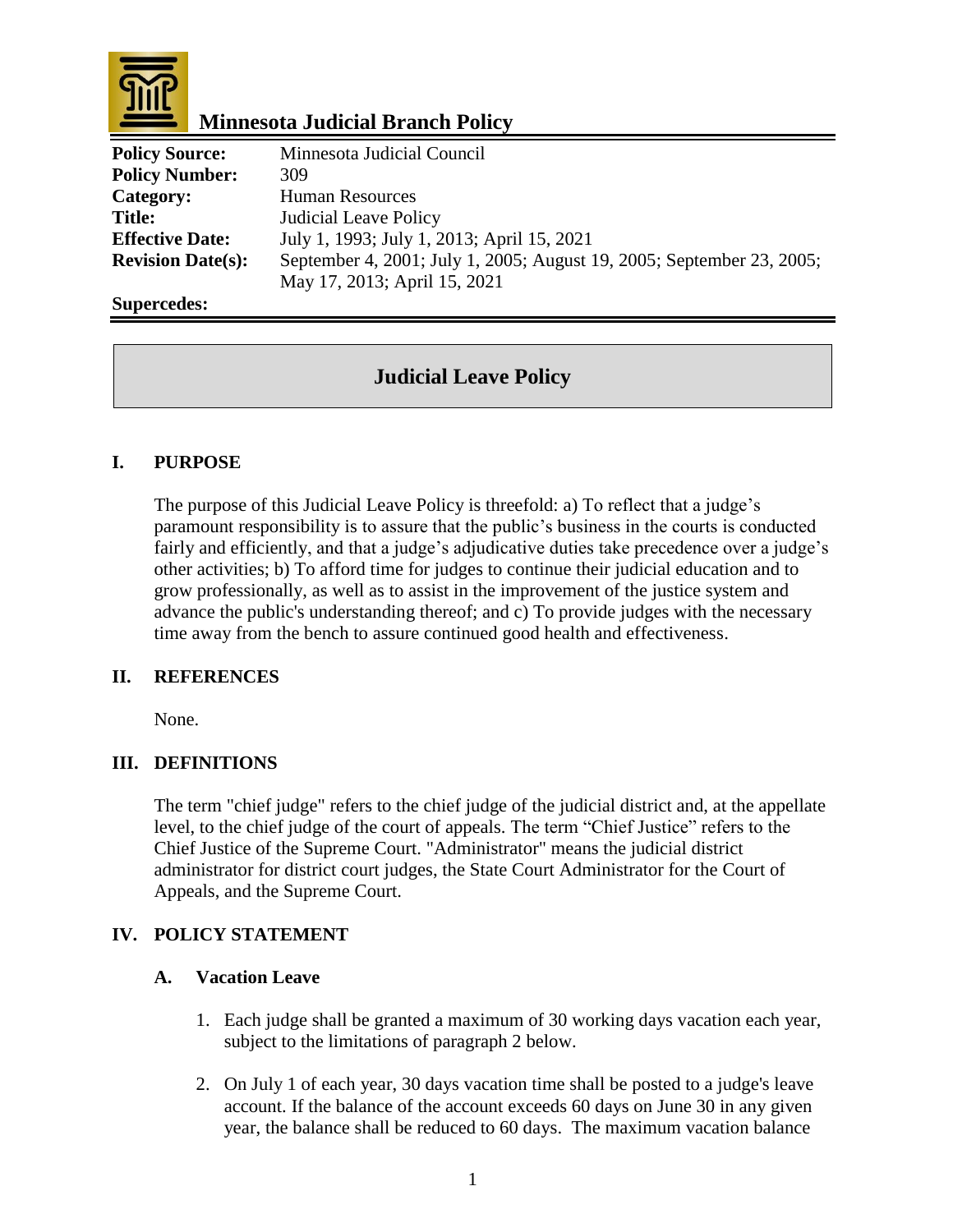on July 1 shall not exceed 90 days. During a judge's first year of service, the vacation time posted shall be pro-rated from the date of appointment to the following June 30. During the judge's final year of service, the vacation time to be posted shall be pro-rated from July 1 to the last day of the term of service.

- 3. For fiscal year 2021 (7/1/20-6/30/21) only, with approval of their Chief Judge, judges who exceed the vacation account limits outlined above as a result of the Pandemic/Public Health Crisis will be allowed two years from the date they first exceeded the cap to reduce their vacation accruals. By July 1, 2023, a judge's balance shall not exceed 90 days.
- 4. No more than 45 vacation days may be used in any one fiscal year. No more than 30 days vacation time may be used during the last 4 months of a judge's service.
- 5. Judges may not use vacation leave in excess of accrued posted days by "borrowing" days from the next year.

## **B. Professional Duty Leave**

Each judge shall have, subject to the priorities of the judge's adjudicative duties, leave time for professional purposes. No judge shall have more than five (5) days of professional duty leave a year, except in special cases and with the approval of the chief judge or Chief Justice. Education programs sponsored by SCAO or MDJA/MDJF are not included in the (5) day allotment of professional duty leave. There shall be no accumulation of professional duty leave from year to year.

Professional duty leave shall include attendance at Judicial Education and Continuing Legal Education (CLE) seminars and other education programs related to the profession of law and the justice system, not sponsored by SCAO or MDJA/MDJF.

#### **C. Community Outreach Activities:**

The chief judge or Chief Justice may authorize the use of leave time or outreach activities during the year. Outreach activities may include, but are not limited to speaking, without pay, on matters related to the administration of justice, to nonlegal organizations, schools, or civic groups; participation in mock trials; and media relations.

#### **D. Official Judicial Business**

There are some off-the-bench activities and assignments which are deemed to be part of a judge's official duties, for which the judge need not use leave time (whether professional duty leave or vacation leave). These activities and assignments include:

a) Attendance at meetings of boards, committees and functions to which the judge has been assigned by the Chief Justice, or, with respect to court of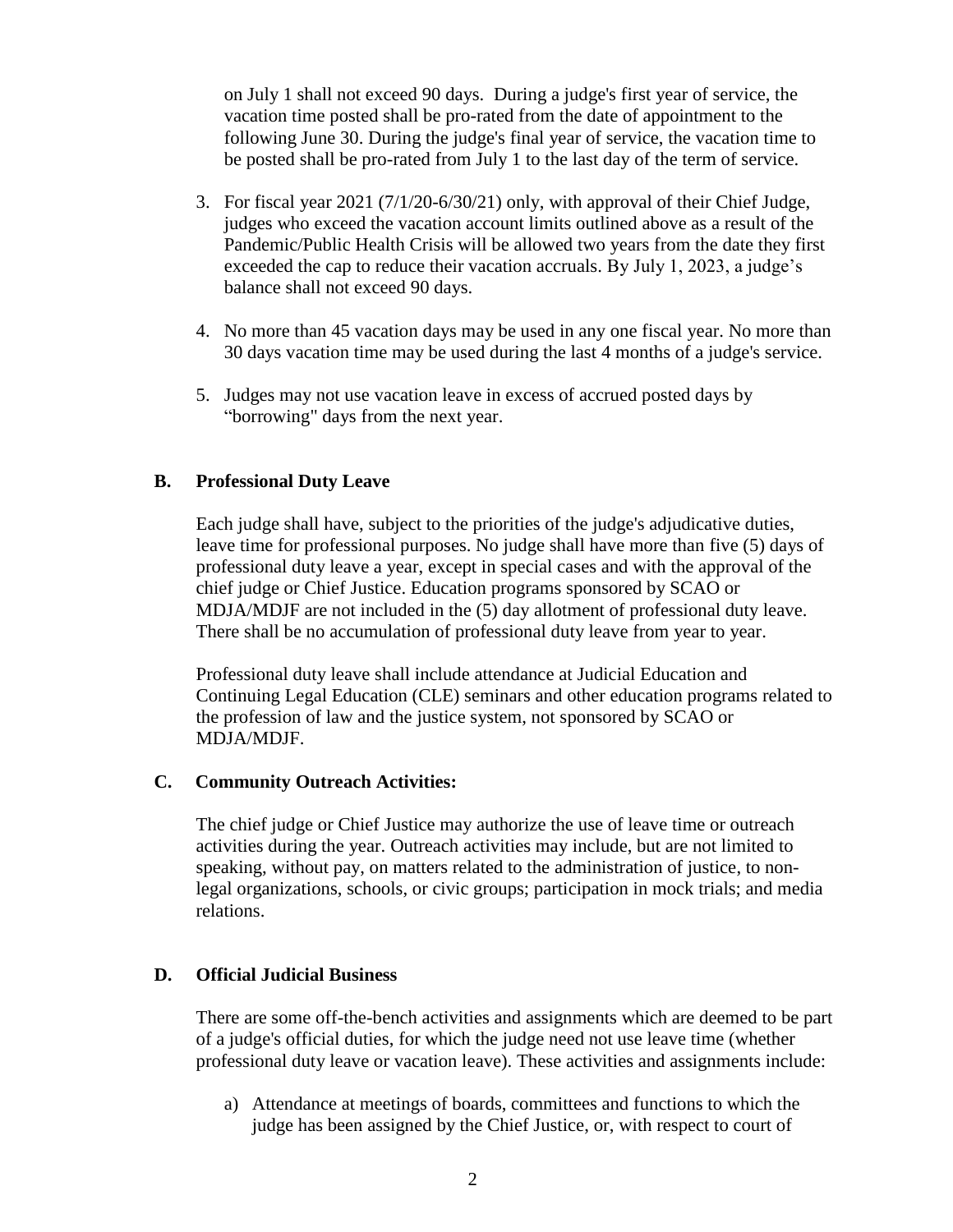appeals and judicial district matters, has been assigned by the chief judge, or has been assigned by the President of MDJA/MDJF.

- b) Attendance as the designated judicial representative to bodies mandated by statute, including service on commitment panels pursuant to M.S. §253B.19.
- c) Attendance at meetings of the Judicial Council, the Supreme Court, the Court of Appeals, the District Bench, the Minnesota District Judges Association (MDJA) and Minnesota District Judges Foundation (MDJF).
- d) Attendance at the Annual Judicial Conference called by the Chief Justice, at the Annual MDJA/MDJF Conference and at education programs sponsored by SCAO or MDJA/MDJF, consistent with the Judicial Reimbursement Policy, subject to the approval of the Chief Justice or respective chief judge.
- e) Faculty assignments at education programs sponsored by SCAO, MDJA/MDJF, or MACM.
- f) Attendance at the annual district bar convention and the annual state bar convention or other bar association business meetings.
- g) Teaching or speaking, without pay, at Judicial Education or CLE seminars, or at other programs related to the administration of justice; reimbursement of expenses by the sponsoring organization is not considered to be "pay."

## **E. Disability Leave**

 $\overline{a}$ 

As constitutional officers elected to a certain term, judges are expected to perform their duties on a full-time basis unless disabled by illness or disability. Any judge who is incapacitated<sup>1</sup> from performing his or her judicial duties for more than  $10$ business days within 15 consecutive business days shall submit medical documentation to the chief judge or Chief Justice as soon as practicable but no later than 21 days from the date the incapacity commenced.

#### Medical Documentation

The judge shall provide a statement from the attending physician that describes the nature and extent of the judge's illness or disability, certifying that the illness or disability incapacitates the judge from performing his or her duties, and indicates the anticipated duration of the illness or disability. If the period of incapacity lasts beyond 1 month, the chief judge or Chief Justice may require the judge to provide an updated physician's statement every 60 days. The chief judge or Chief Justice may, at the branch's expense, require a second opinion. If the judge's physician's statement and second opinion differ, a third opinion may be requested at the branch's expense.

<sup>&</sup>lt;sup>1</sup> Incapacity means unable to work or perform other regular daily activities due to the serious health condition, treatment therefore or recovery therefrom.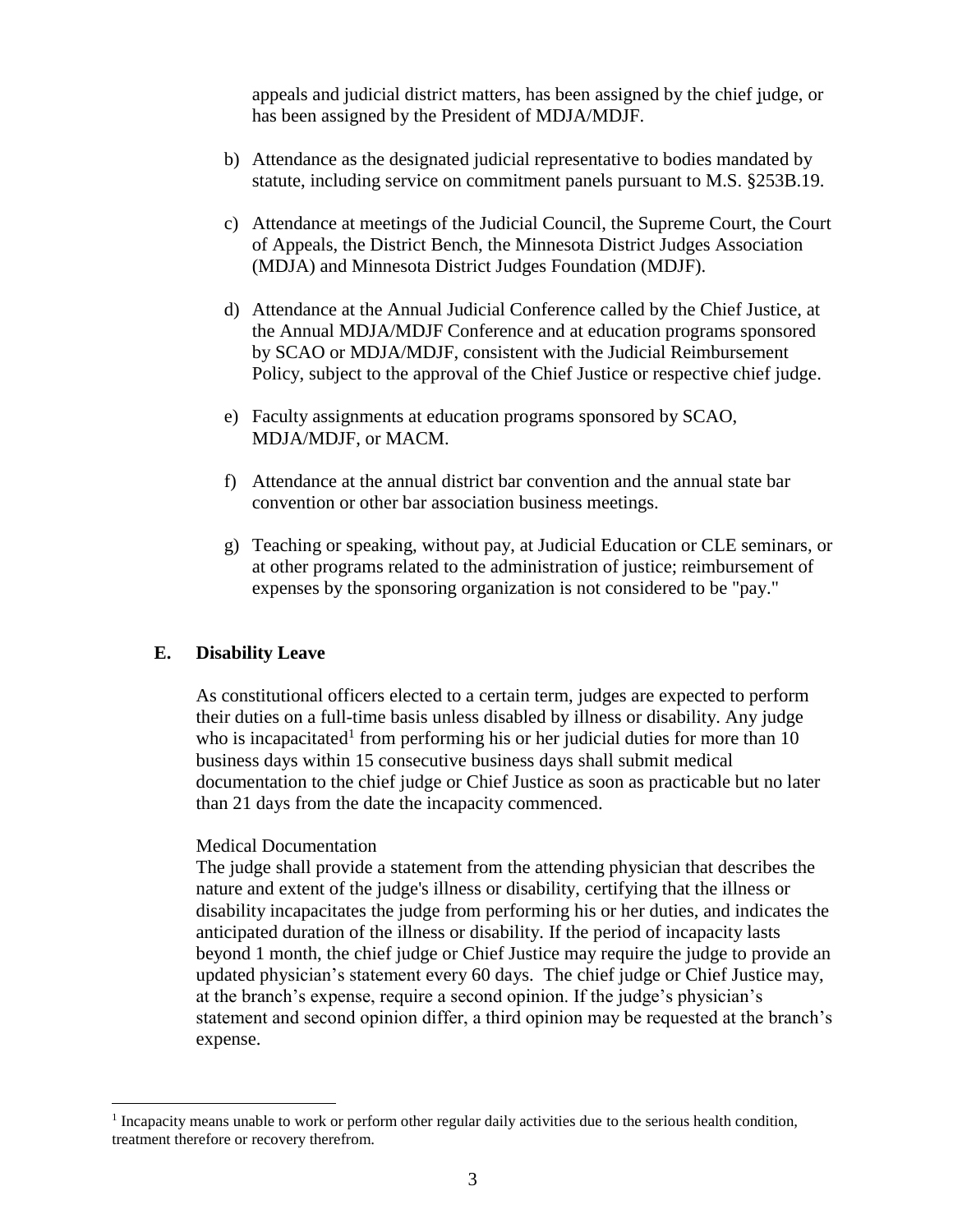## Return to Work

Upon return to work, the chief judge or Chief Justice may request that the judge provide a physician's statement certifying fitness to return to work and perform his/her constitutional duties. If the judge is authorized to return to work on a reduced schedule, the chief judge or Chief Justice may require that the judge provide an updated physician's statement every 60 days. The chief judge or Chief Justice may, at the branch's expense, require a second opinion. If the judge's physician's statement and second opinion differ, a third opinion may be requested at the branch's expense.

# Chief Judge and Chief Justice Authority<sup>2</sup>

The absence of a proper physician's statement, as described in this policy, may result in denial of disability leave or in denial of a request to return to work. In situations where a judge has been on a prolonged disability leave and the medical prognosis indicates the judge will not be able to resume his/her constitutional duties due to the disability, the chief judge or Chief Justice may request an independent medical review of the judge's disability. Based on the results of the independent medical evaluation, the chief judge or Chief Justice may recommend that the judge apply for disability retirement or may refer the matter to the Board on Judicial Standards under Rule 16.

# **F. Special Cases**

- 1. Judges who accept teaching or speaking engagements for pay during normal business hours shall use vacation time for these engagements.
- 2. Judges who perform weddings for pay must do so outside the normal business hours.
- 3. At times, special opportunities or unforeseen emergencies will arise. For good cause, the chief judge or the Chief Justice (as the case may be) may waive requirements of this leave policy to achieve a just result. Such circumstances shall be authorized in writing by the chief judge or Chief Justice.

# **IV. IMPLEMENTATION AUTHORITY**

Implementation of this policy shall be the responsibility of the respective chief judge or the Chief Justice.

# **V. EXECUTIVE LIMITATIONS**

In carrying out this implementation authority:

1. Requests for vacation, professional, official, disability and family leave shall be submitted to the respective chief judge, Chief Justice, or designee. Each judicial

 $\overline{a}$  $2$  The authorities described in this section are consistent with the duties and responsibilities contained in the Chief Judge Authority and Responsibilities (2005) document pages 7-8.